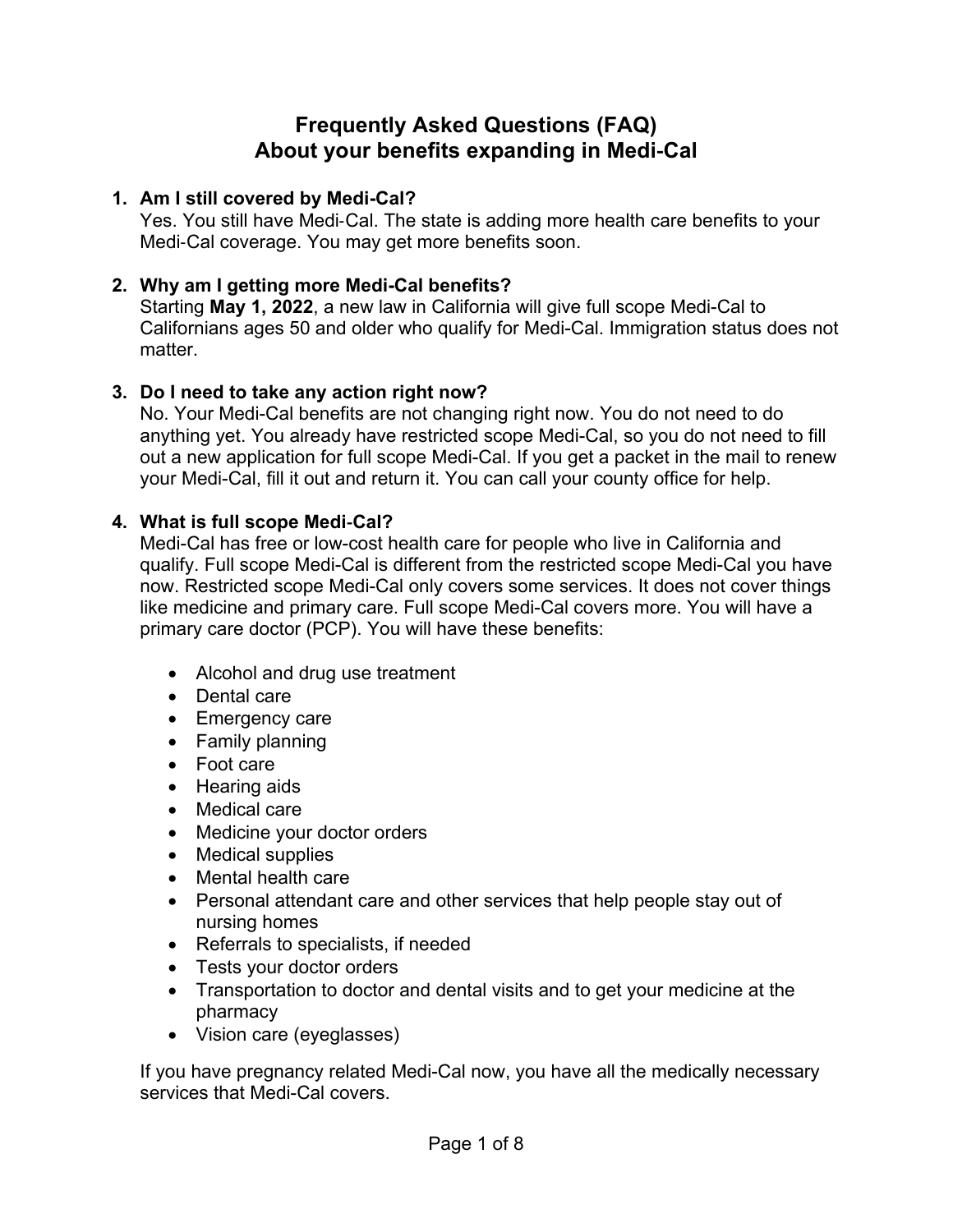To learn more about full scope Medi-Cal benefits, go to [https://bit.ly/medi-cal-ehb](https://bit.ly/medi-cal-ehb-benefits)benefits.

# **5. Will I have a Share of Cost (SOC)?**

An SOC is the monthly amount you must pay for health care before Medi-Cal pays. Once you meet your SOC, Medi-Cal pays for the rest of your health care costs for the month. Your SOC is based on your income. If you have an SOC now and your income is the same, you will have an SOC when you get full scope Medi-Cal. You will get full scope benefits through Fee-for-Service (regular) Medi-Cal. In Fee-for-Service Medi-Cal, you can see any doctor who accepts Fee-for-Service.

### **6. How will I use my new full scope Medi-Cal?**

If you do not have an SOC, you will need to enroll in a Medi-Cal Managed Care Plan once you have full scope Medi-Cal. You can then go to doctors who work with the plan in their service area. You can get checkups, go to a specialist, get care for a chronic condition like diabetes, or have surgery. Your Medi-Cal Managed Care Plan will cover any medically necessary service covered under Medi-Cal.

If you live in a county that provides Medi-Cal through a County Organized Health System (COHS), you will be enrolled in the Medi-Cal Managed Care Plan in that county automatically. If your county has more than one Medi-Cal Managed Care Plan, you will get information on how to choose a plan.

If you have an SOC and live in a county that does **not** provide Medi-Cal through a COHS, you will get full scope benefits through Fee-for-Service (regular) Medi-Cal.

To find out if you live in a COHS county, go to [https://bit.ly/mmcd-county-map.](https://bit.ly/mmcd-county-map)

# **7. What is a Medi-Cal Managed Care Plan?**

A Medi-Cal Managed Care Plan is a health plan. It works with doctors, hospitals, pharmacies, and other health care providers in the plan's service area. They work together to give you the medically necessary Medi-Cal services you need. It will:

- Help manage your Medi-Cal benefits and services
- Help you find doctors and specialists in the plan network (group)
- Have a 24-hour nurse advice line you can call for medical advice
- Have member services to help you answer your questions about health care
- Help you with rides to medical visits and pharmacies
- Help you get services you may need that the plan does not cover
- Give you language assistance services you need

# **8. How do I choose a Medi-Cal Managed Care Plan?**

Your Medi-Cal Managed Care Plan choices depend on the county you live in. Health Care Options will send you a *My Medi-Cal Choice* packet. It will list Medi-Cal Managed Care Plans in your county. It tells you how to sign up.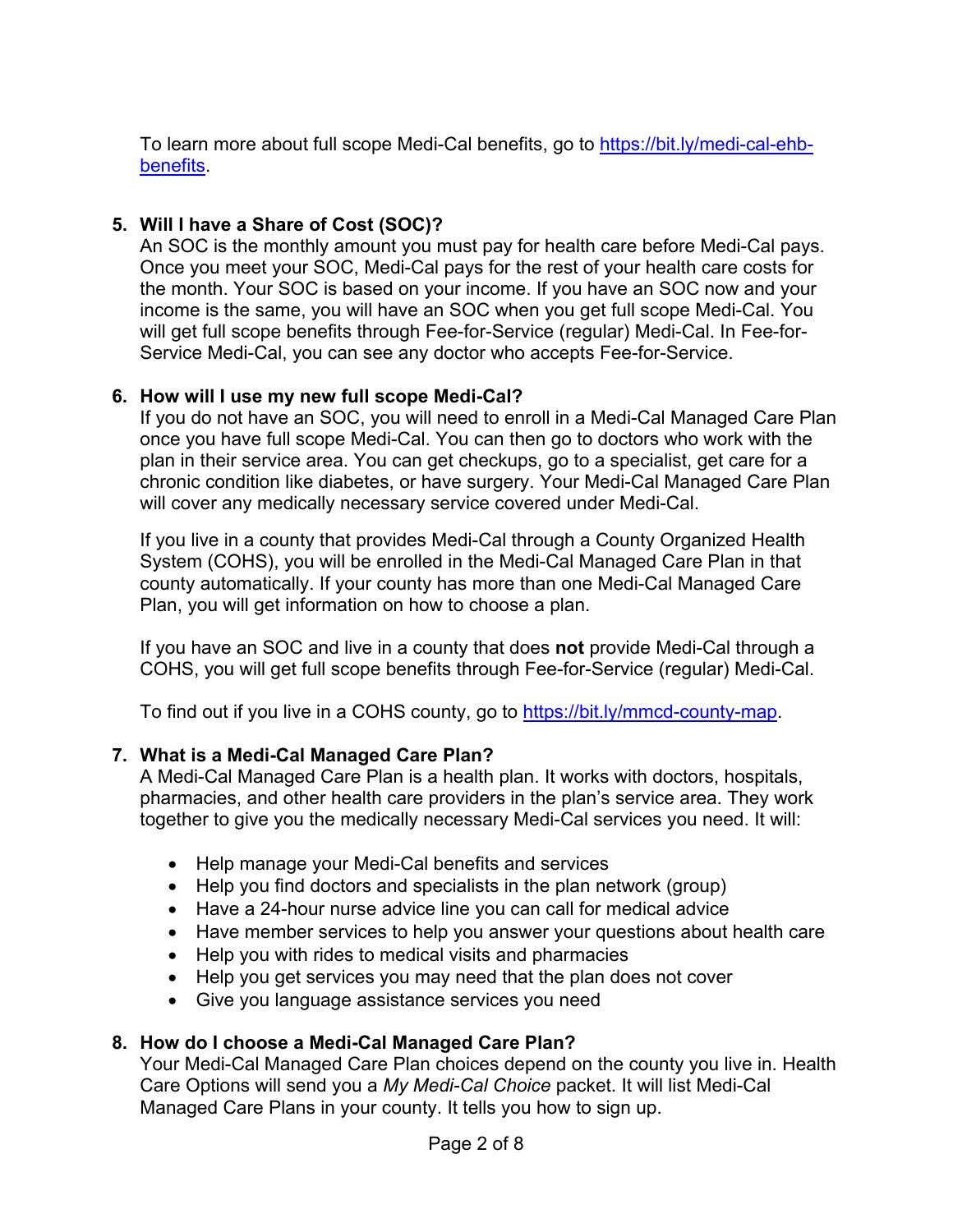If you have a doctor or clinic [now, ask them](https://www.healthcareoptions.dhcs.ca.gov/) if they work with a Medi-Cal Managed Care Plan in [your county. If you want to stay with that](https://gcc02.safelinks.protection.outlook.com/?url=https%3A%2F%2Fbit.ly%2Fimmigration-service-contractors&data=04%7C01%7CJillian.Davis%40dhcs.ca.gov%7C2171570dbe9e42926c0508d9f2fbb28b%7C265c2dcd2a6e43aab2e826421a8c8526%7C0%7C0%7C637807985121369965%7CUnknown%7CTWFpbGZsb3d8eyJWIjoiMC4wLjAwMDAiLCJQIjoiV2luMzIiLCJBTiI6Ik1haWwiLCJXVCI6Mn0%3D%7C3000&sdata=O8zbGKHf9OfqHOnPPtba22UgnA6OlJhVLfxYL7CGtTU%3D&reserved=0) doctor or clinic, you can choose any Medi-Cal Managed Care Plan your doctor or clinic accepts.

If you have a [doctor or](https://immigrantguide.ca.gov/) clinic that does **not** work with a Medi-Cal Managed Care Plan in your county, you might be able to keep your Fee-for-Service (regular) Medi-Cal. People with complex medical conditions like HIV/AIDS, pregnancy in the third trimester, ongoing c[ancer treatment, dialysis treatments, and](https://bit.ly/calhhs-public-charge-guide) more may qualify to keep Fee-for-Service Medi-Cal. If you think this applies to you, fill out and send the "Medical Exemption Request" form [that comes](https://bit.ly/medi-cal-transportation) with the *My Medi-Cal Choice* packet.

If you do not choose a Medi-Cal Managed Care Plan, Medi-Cal will choose a Medi-[Cal Managed Care](mailto:DHCSNMT@dhcs.ca.gov) Plan in your county for you. You have the right to ask to change your Medi-Cal Managed Care Plan at any time. Call Health Care Options at **1-800- 430-4263** (TTY 1-800-430-7077), Monday – Friday, 8 a.m. to 6 p.m. Or, go to [https://www.healthcareoptions.dhcs.ca.gov.](https://www.healthcareoptions.dhcs.ca.gov/)

If you change your Medi-Cal Managed Care Plan, you must enroll in another Medi-Cal Managed Care Plan in the same county. You cannot go back to Fee-for-Service Medi-Cal if you have been enrolled in a Medi-Cal Managed Care Plan for more than 90 days.

#### **9. What is Health Care Options?**

Health Care Options is a DHCS service. It helps beneficiaries learn about Medi-Cal Managed Care Plans. This helps you make the right choices about Medi-Cal coverage and services. Plans may include medical and dental care services. The Health Care Options website is at [https://www.healthcareoptions.dhcs.ca.gov.](https://www.healthcareoptions.dhcs.ca.gov/) Health Care Options has information only for non-COHS counties. If you live in a [COHS county, contact your c](https://bit.ly/mhp-contact-list)ounty social service agency to learn more.

#### **10.How do I get health care with Fee-for-Service (regular) Medi-Cal?**

People in Fee-for-Service (regular) Medi-Cal and some who will be enrolled in a Medi-Cal Managed Care Plan in June 2022 can go to any doctor who accepts regular Medi-Cal. To find a new doctor, use the online list of doctors in the Medi-Cal Fee-For-Service program at [https://bit.ly/profile-enrolled-ffs-providers.](https://bit.ly/profile-enrolled-ffs-providers)

When you call a doctor's office, ask if they take [new "Medi-Cal Fee-For-Service](https://bit.ly/older-adult-expansion)" patients. To [get help choosing a Fee-For-Service](mailto:OlderAdultExpansion@dhcs.ca.gov) Medi-Cal doctor, call the Department of Health Care Services (DHCS) Medi-Cal Helpline at **1-800-541-5555** (TTY 1-8[00-430-7077\). The](http://smilecalifornia.org/) call is free.

If you live in a county that provides Medi-Cal through a COHS, you will get care from your Medi-Cal Managed Care Plan starting on **May 1, 2022**.

# **11.Who will be my doctor if I am in a Medi-Cal Managed Care Plan?**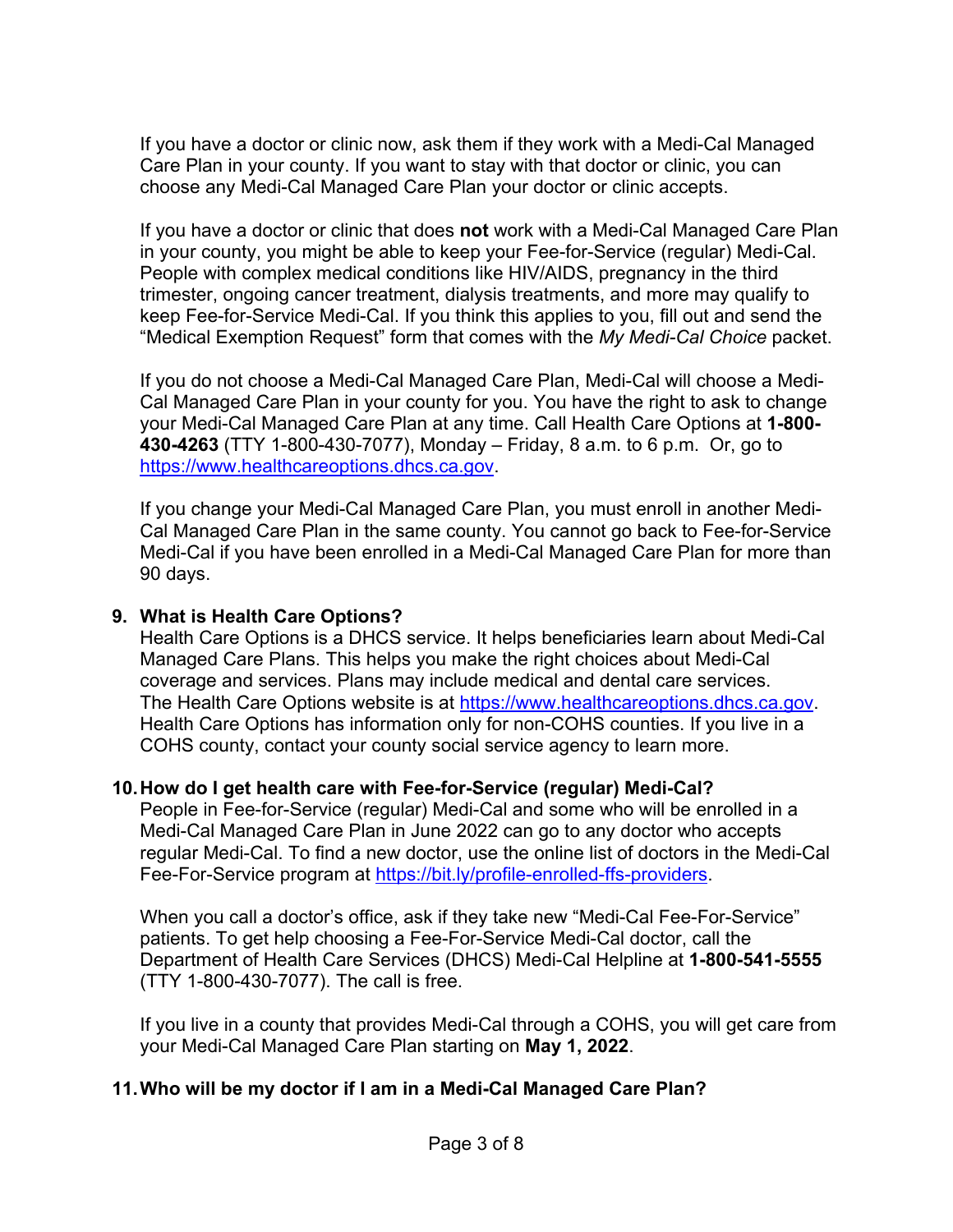Once you are enrolled in a Medi-Cal Managed Care Plan, you need to choose a primary care doctor (PCP) in your Medi-Cal Managed Care Plan network. You can ask your current doctor if they are in a Medi-Cal Managed Care Plan in your county. If you choose a plan they work with, you may be able to keep your doctor.

Your Medi-Cal Managed Care Plan has an online list of doctors to choose from. You can also ask them to mail you a list of doctors. If you do not choose a doctor, the plan will choose one for you. You can change anytime to a doctor in your Medi-Cal Managed Care Plan network. For help finding a doctor or to change your doctor, call your Medi-Cal Managed Care Plan's member services after you join.

- **12.Can I keep my doctor if they do not work with a Medi**‑**Cal Managed Care Plan?** It depends. If you have gone to a doctor in the past 12 months and that doctor does not work with a Medi‑Cal Managed Care Plan, you may be able to keep your doctor if you ask your plan for "continuity of care." Your doctor has to agree to work with the Medi-Cal Managed Care Plan. This can last up to 12 months or more in some cases. If you want continuity of care, call your Medi-Cal Managed Care Plan's member services once you join the plan.
- **13.Can I get a temporary medical exemption from enrollment in managed care?**  If you have a complex medical condition and your doctor or clinic does not work with a Medi-Cal Managed Care Plan in your county but accepts Fee-For-Service (regular) Medi-Cal, you might be able to keep going to them for up to 12 months. You will have to ask for a medical exemption.

If you live in a county that does **not** have a County Organized Health System (COHS) and want to ask for a temporary medical exemption, use the "Medical Exemption Request" form. It came in the *My Medi-Cal Choice* Packet in April. Your doctor will need to fill out part of the form. Once you and your doctor fill out the form, you must return it to Health Care Options. You can get help from your doctor or clinic or from an advocate.

If you get a Medical Exemption Request, you will stay in Fee-For-Service Medi-Cal. You will keep your doctor until your exemption ends. If you have certain health conditions, you may be able to ask to keep your doctor for more than 12 months. You must ask for a longer extension 11 months or more after the date your exemption starts.

Health Care Options will tell you their decision 45 days before your exemption ends. They will tell you how to ask for an extension. If you want to stay in Fee-for-Service Medi-Cal, fill out the exemption form right away. Usually, you cannot qualify for an exemption from managed care once you have been in a plan for more than 90 days.

If you live in a COHS county or a county with a Coordinated Care Initiative (CCI) program, you may **not** be able to ask for a Medical Exemption.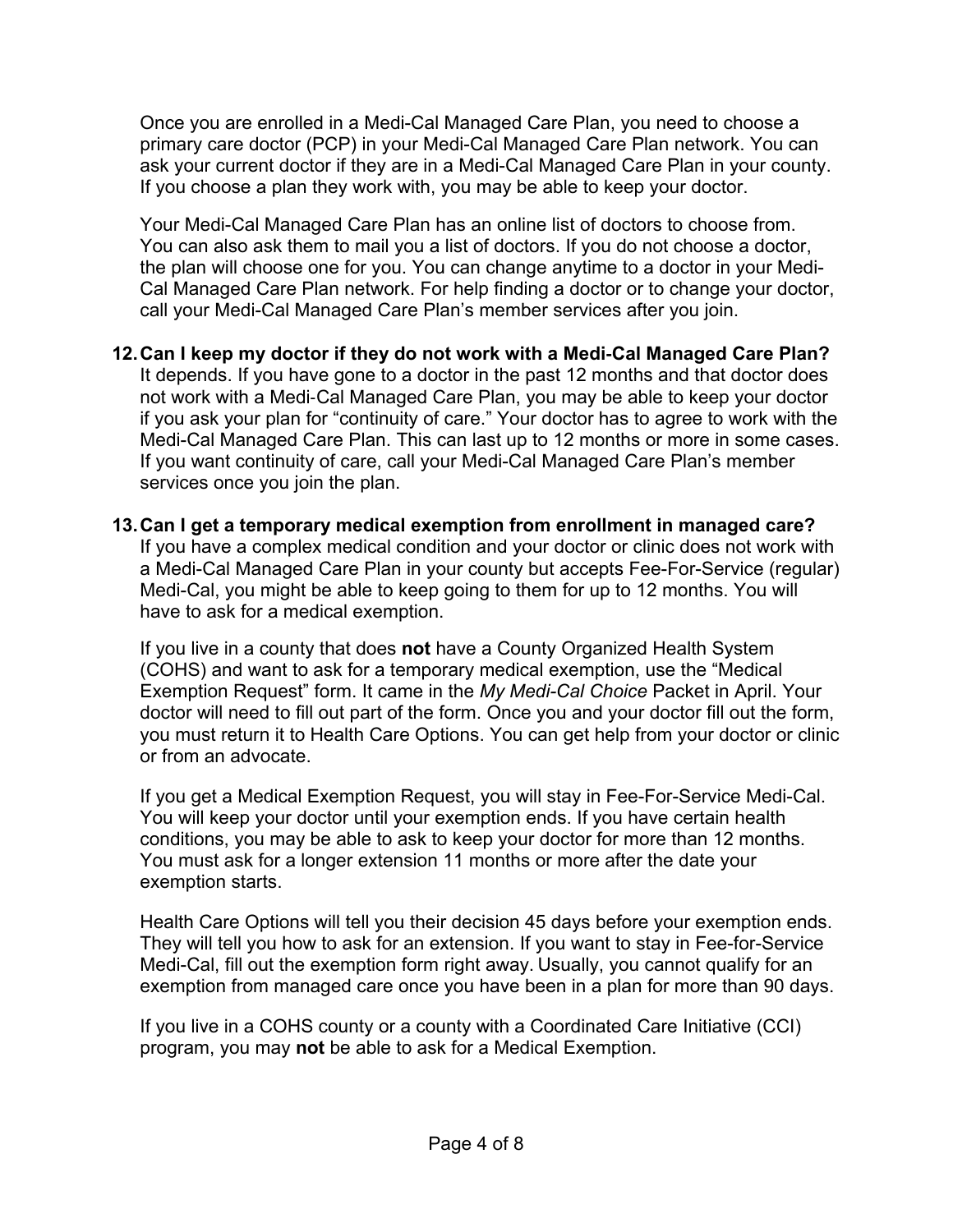To learn more about exemptions and how to ask for one, go to the Health Care Options website at https://www.healthcareoptions.dhcs.ca.gov.

### **14.Will I pay co-payments?**

No. There are no co-payments for medical care. The Medi-Cal Managed Care Plan covers all medical costs that are medically necessary.

### **15.What services can I get with full scope Medi-Cal?**

You can get:

### **Dental services**

These include partial and full dentures, teeth cleanings, x-rays, fillings, crowns, root canals, and more.

- If you live in **Sacramento County**, you will get services through a Medi-Cal Dental Managed Care Plan. To learn more about Medi-Cal Dental Managed Care plans, call Health Care Options at **1-800-430-4263** (TTY 1-800-430-7077). Or fill out the Dental Choice Form in your *My Medi-Cal Choice* Packet.
- If you live in **Los Angeles County**, you can get services through the Medi-Cal Dental Program. This is Fee-for-Service dental. Or you can choose a Medi-Cal Dental Managed Care Plan. To learn more about enrolling in a Medi-Cal Dental Managed Care Plan, call Health Care Options at **1-800-430-4263** (TTY 1-800-430-7077). Or fill out the Dental Choice Form in your *My Medi-Cal Choice* Packet.
- If you live in **San Mateo County**, you will get dental services through Health Plan San Mateo. This is a Managed Care Plan. To learn more about dental services through Health Plan San Mateo, call Monday – Friday, 8 a.m. to 6 p.m. at **1-800-750-4776** or 650-616-2133. TTY: Call California Relay Service (CRS) at 1-800-735-2929 or 7-1-1.
- For **all other counties**, you will get Fee-for-Service (regular) Medi-Cal dental services through the Medi-Cal Dental Program. You will need to go to a dental provider that accepts Medi-Cal Dental. To find a dental provider, call the Medi-Cal Dental Telephone Services Center at **1-800- 322-6384** (TTY 1-800-735-2922), Monday – Friday, 8 a.m. to 5 p.m. The call is free. You can also find a dental provider and learn about dental services on the Medi-Cal Dental Program's "Smile, California" website at http://smilecalifornia.org/.

#### **Preventive care services**

These include screenings for medical, dental, vision, hearing, mental health, and substance use disorders. All preventive care and screening services are free. To learn more, contact your Medi-Cal Managed Care Plan member services.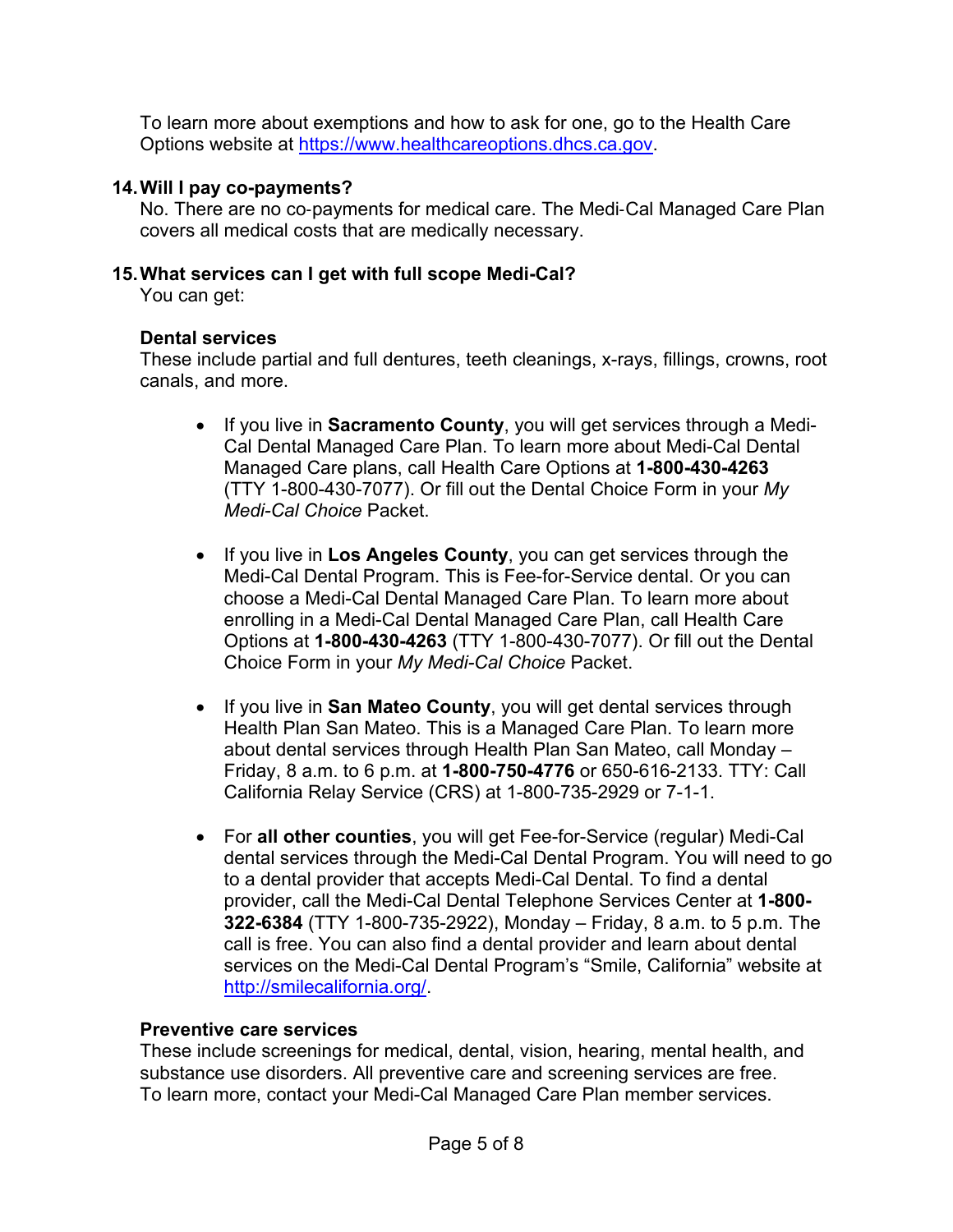### **Family planning services**

You can get family planning services from any Medi-Cal provider, even if they are not in your Medi-Cal Managed Care Plan network. You do not need a referral or prior authorization (pre-approval). There is no co-payment. To learn more, contact your Medi-Cal Managed Care Plan member services. Covered services include:

- Patient visits for the purpose of family planning
- Family planning counseling services given during a regular patient visit
- Intrauterine device (IUD) and intrauterine contraceptive device (IUCD) insertions, or any other invasive contraceptive procedures or devices
- Tubal ligations
- Vasectomies
- Contraceptive drugs or devices
- Abortions
- Treatment for complications resulting from previous family planning procedures
- Laboratory procedures, radiology, and drugs associated with family planning procedures

#### **Mental health services**

If you need mental health services, talk to your new Medi‑Cal Managed Care Plan. Or, talk to your doctor. You may get some mental health services through your new Medi-Cal Managed Care Plan network. You may also qualify for specialty mental health services. You can get specialty mental health services through your county mental health plan. Your Medi-Cal Managed Care Plan must help you with your mental health care needs. They must help you find the right provider. The County Mental Health Plan Contact List for specialty mental health services is at https://bit.ly/mhp-contact-list.

#### **Alcohol and drug treatment services**

If you need help with alcohol or other substance use, your Medi-Cal Managed Care Plan can help you find out if you have a substance use disorder (SUD). You can also call your county Drug Medi-Cal Program for services. Or, ask your Medi-Cal Managed Care Plan member services for help to get treatment for an SUD.

#### **Pharmacy services**

Medi-Cal Rx covers prescription drugs from your health care provider. It also covers prescription drugs not covered by other prescription drug coverage. If you have Medicare, Medicare Part D covers most prescriptions. You must pay any Medicare co-payments. Medi-Cal will only pay for a few medications not in your Part D plan.

#### **Transportation**

If you do not have a way to get to the doctor, clinic, or dentist, or to pick up a medicine or other medical supplies, you may qualify for free transportation services. You can get a ride by car, taxi, bus, or other public or private vehicle. If you have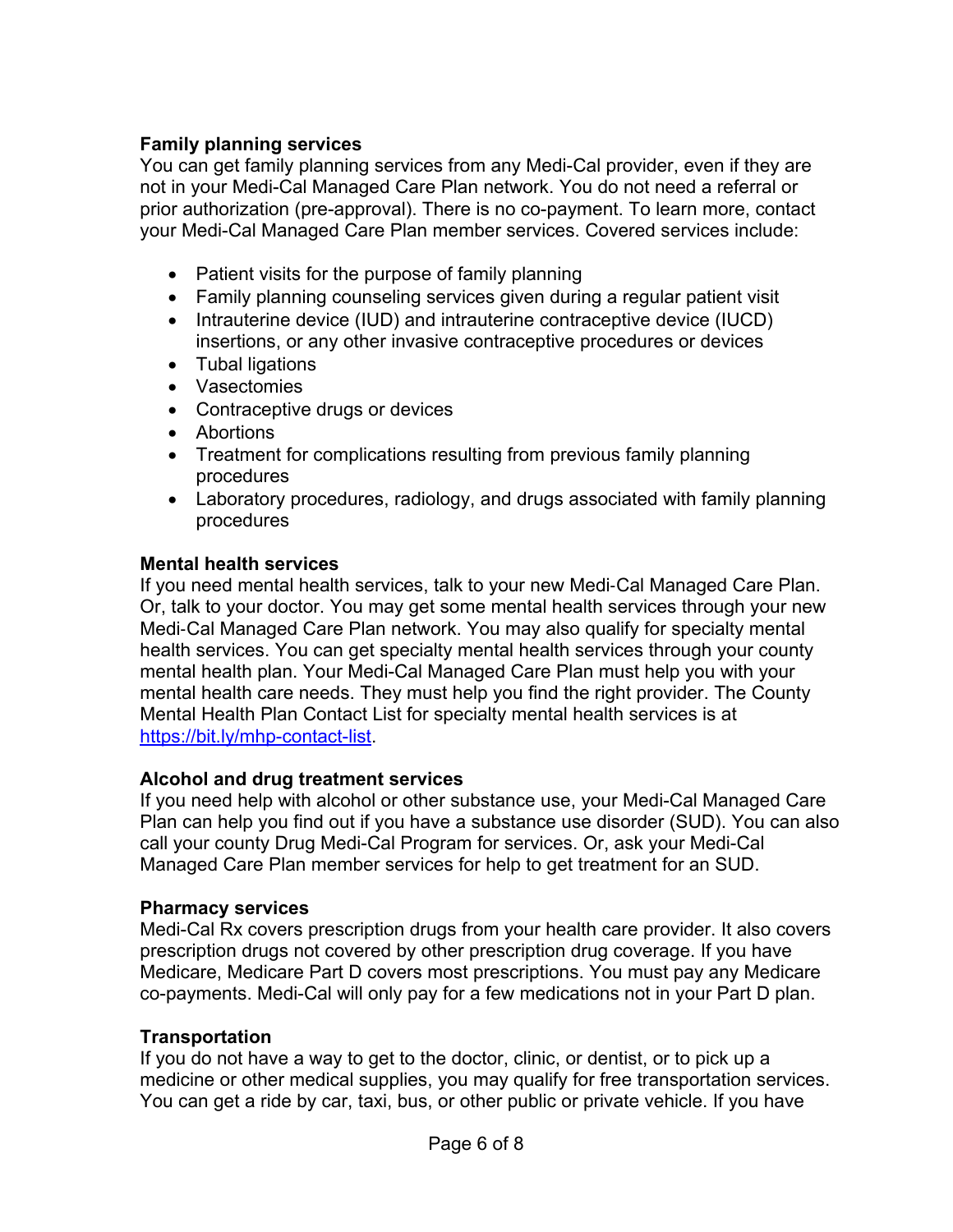medical needs that don't allow you to use a car, bus, taxi, or other public or private vehicle to get to your appointments, you may qualify for free Medical Transportation. This is by ambulance, wheelchair van, or litter van. It is for those who cannot use public or private transportation.

To ask for Medical Transportation, you will need a prescription from a licensed provider. Your doctor, dentist, podiatrist, mental health, or SUD provider can prescribe Medical Transportation for you. You can contact your Medi-Cal Managed Care Plan to ask for transportation. When you are in Fee-for-Service (regular) Medi-Cal, you can ask your medical providers for help finding a transportation company. You can also find help at https://bit.ly/medi-cal-transportation.

If there is no provider listed for your area, you can ask for help by emailing DHCSNMT@dhcs.ca.gov. Please do **not** put personal information in your first email. Department of Health Care Services (DHCS) staff will reply with a secure email. They will ask for your information. Please contact DHCS as soon as you know you need transportation. It helps if you ask at least five days before your appointment.

### **Home and community-based services (HCBS)**

These include:

- In Home Supportive Services (IHSS) attendant care to keep you in your home
- Home and Community-Based Alternatives Waiver services such as in-home nursing, home modification, and personal care services
- Community-Based Adult Services (CBAS) at a center
- Other benefits

To learn more about these services, go to https://www.cdss.ca.gov/in-homesupportive-services.

# **16.Where can I learn more or get help?**

- Call the DHCS Medi-Cal Helpline at **1-800-541-5555**, Monday Friday, 8 a.m. to 5 p.m., except national holidays. The call is free.
- Call the DHCS Ombudsman Office at **1-888-452-8609**, Monday Friday, 8 a.m. to 5 p.m. The call is free. The Ombudsman Office can help you with managed care.
- Learn more on the DHCS web site at https://bit.ly/older-adult-expansion.
- Email OlderAdultExpansion@dhcs.ca.gov.

# **17.What if I have questions about Medi-Cal and my immigration status?**

DHCS cannot answer questions about immigration or "public charge". If you have questions about your immigration status and Medi-Cal benefits, talk to a qualified immigration lawyer.